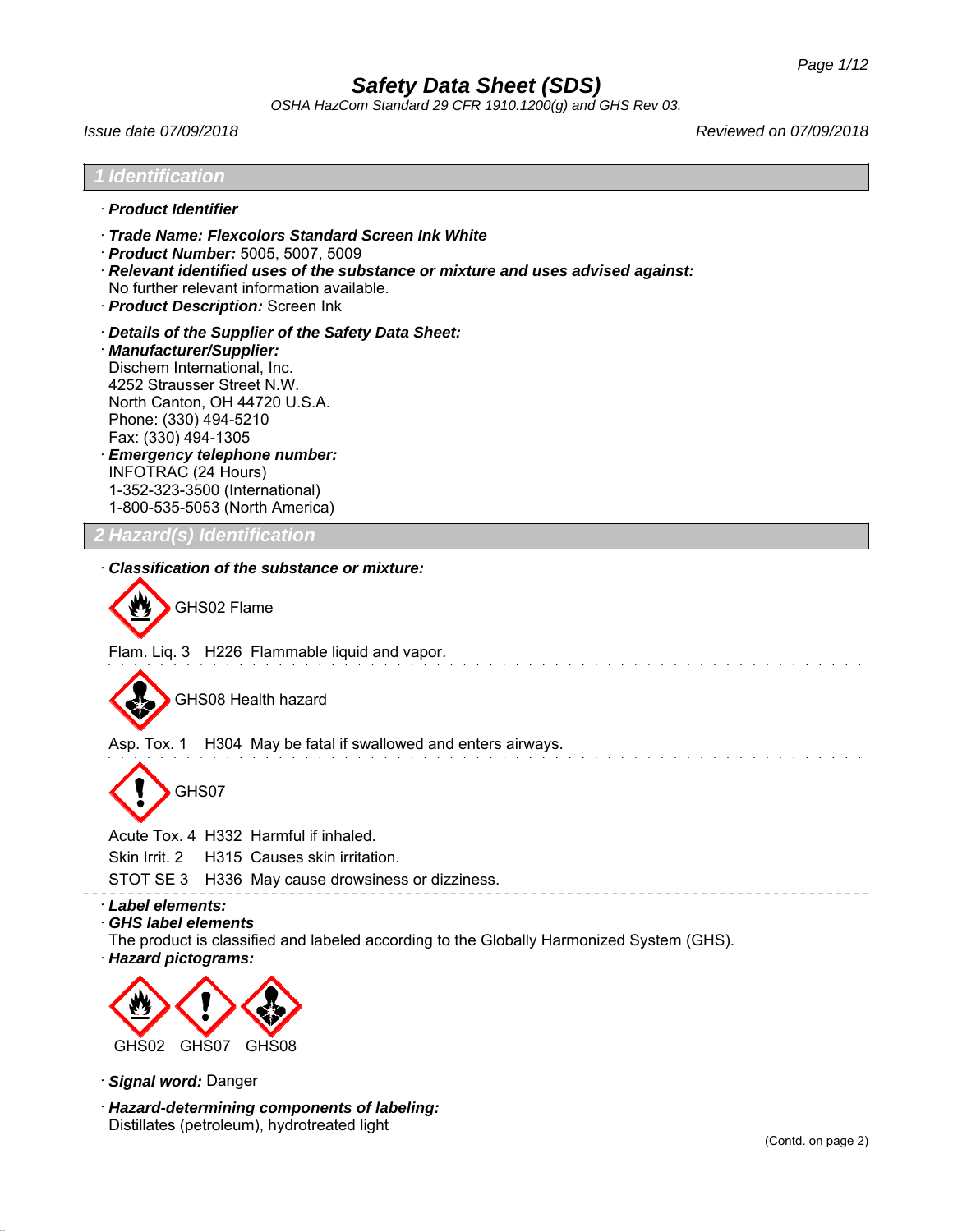*OSHA HazCom Standard 29 CFR 1910.1200(g) and GHS Rev 03.*

· *Hazard statements:*

*Issue date 07/09/2018 Reviewed on 07/09/2018*

## *Trade Name: Flexcolors Standard Screen Ink White*

|                                                                                                             | H226 Flammable liquid and vapor.                                                         |  |  |
|-------------------------------------------------------------------------------------------------------------|------------------------------------------------------------------------------------------|--|--|
| H332 Harmful if inhaled.                                                                                    |                                                                                          |  |  |
| H315 Causes skin irritation.                                                                                |                                                                                          |  |  |
|                                                                                                             | H336 May cause drowsiness or dizziness.                                                  |  |  |
|                                                                                                             | H304 May be fatal if swallowed and enters airways.                                       |  |  |
| · Precautionary statements:                                                                                 |                                                                                          |  |  |
| P210                                                                                                        | Keep away from heat/sparks/open flames/hot surfaces. - No smoking.                       |  |  |
| P240                                                                                                        | Ground/bond container and receiving equipment.                                           |  |  |
| P241                                                                                                        | Use explosion-proof electrical/ventilating/lighting/equipment.                           |  |  |
| P242                                                                                                        | Use only non-sparking tools.                                                             |  |  |
| P243                                                                                                        | Take precautionary measures against static discharge.                                    |  |  |
| P261                                                                                                        | Avoid breathing dust/fume/gas/mist/vapors/spray.                                         |  |  |
| P <sub>264</sub>                                                                                            | Wash thoroughly after handling.                                                          |  |  |
| P271                                                                                                        | Use only outdoors or in a well-ventilated area.                                          |  |  |
| P280                                                                                                        | Wear protective gloves/protective clothing/eye protection/face protection.               |  |  |
| P301+P310                                                                                                   | If swallowed: Immediately call a poison center/doctor.                                   |  |  |
| P321                                                                                                        | Specific treatment (see supplementary first aid instructions on this Safety Data Sheet). |  |  |
| P331                                                                                                        | Do NOT induce vomiting.                                                                  |  |  |
| P302+P352                                                                                                   | If on skin: Wash with plenty of water.                                                   |  |  |
| P303+P361+P353 If on skin (or hair): Take off immediately all contaminated clothing. Rinse skin with water/ |                                                                                          |  |  |
|                                                                                                             | shower.                                                                                  |  |  |
| P304+P340                                                                                                   | IF INHALED: Remove person to fresh air and keep comfortable for breathing.               |  |  |
| P312                                                                                                        | Call a poison center/doctor if you feel unwell.                                          |  |  |
| P362+P364                                                                                                   | Take off contaminated clothing and wash it before reuse.                                 |  |  |
| P332+P313                                                                                                   | If skin irritation occurs: Get medical advice/attention.                                 |  |  |
| P370+P378                                                                                                   | In case of fire: Use for extinction: CO2, powder or water spray.                         |  |  |
| P403+P233                                                                                                   | Store in a well-ventilated place. Keep container tightly closed.                         |  |  |
| P403+P235                                                                                                   | Store in a well-ventilated place. Keep cool.                                             |  |  |
| P405                                                                                                        | Store locked up.                                                                         |  |  |
| P501                                                                                                        | Dispose of contents/container in accordance with local/regional/national/international   |  |  |
|                                                                                                             | regulations.                                                                             |  |  |
| . Unknown acuto toxicity:                                                                                   |                                                                                          |  |  |

· *Unknown acute toxicity:*

This value refers to knowledge of known, established toxicological or ecotoxicological values.

· *Classification system:* NFPA/HMIS Definitions: 0-Least, 1-Slight, 2-Moderate, 3-High, 4-Extreme

· *NFPA ratings (scale 0 - 4)*



· *HMIS-ratings (scale 0 - 4)*

| $H$ <b>EALTH</b> $2$ Health = 2 |                                                 |
|---------------------------------|-------------------------------------------------|
| <b>FIRE</b>                     | $\begin{bmatrix} 2 \\ 1 \end{bmatrix}$ Fire = 2 |
|                                 | REACTIVITY 0 Physical Hazard = 0                |

· *Hazard(s) not otherwise classified (HNOC):* None known

*3 Composition/Information on Ingredients*

· *Chemical characterization: Mixtures*

· *Description:* Mixture of substances listed below with non-hazardous additions.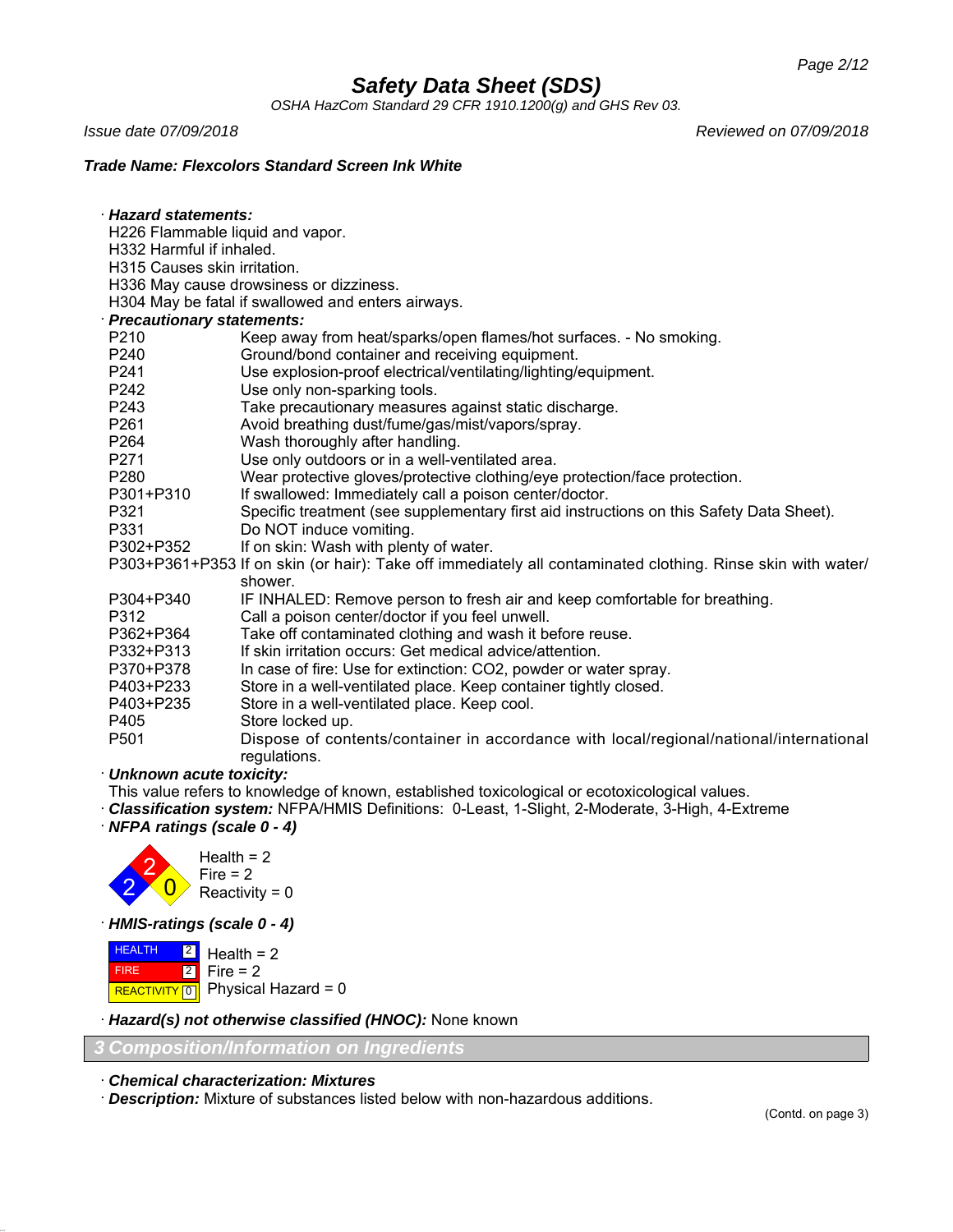*OSHA HazCom Standard 29 CFR 1910.1200(g) and GHS Rev 03.*

*Issue date 07/09/2018 Reviewed on 07/09/2018*

## *Trade Name: Flexcolors Standard Screen Ink White*

| · Dangerous Components:   |                                                                                                                 |           |
|---------------------------|-----------------------------------------------------------------------------------------------------------------|-----------|
|                           | 64742-47-8 Distillates (petroleum), hydrotreated light                                                          | 70-90%    |
|                           | Elam. Liq. 3, H226; Asp. Tox. 1, H304; C Acute Tox. 4, H332; Skin Irrit. 2,<br>H315; STOT SE 3, H336            |           |
|                           | 13463-67-7 Titanium Dioxide                                                                                     | $2 - 12%$ |
|                           | Skin Irrit. 2, H315; Eye Irrit. 2A, H319; STOT SE 3, H335                                                       |           |
| · Additional information: | ▼bis considered and all of the topical satisfied actions are constitued to be accorded as a satisfied attituded |           |

The exact percentages of the ingredients of this mixture are considered to be proprietary and are withheld in accordance with the provisions of paragraph (i) of §1910.1200 of 29 CFR 1910.1200 Trade Secrets.

*4 First-Aid Measures*

## · *Description of first aid measures*

- · *After inhalation:* Supply fresh air. If required, provide artificial respiration. Consult doctor if symptoms persist.
- · *After skin contact:*

Immediately wash with water and soap and rinse thoroughly.

If skin irritation occurs, consult a doctor.

· *After eye contact:*

If easy to do so, remove contact lenses if worn.

Rinse opened eye for several minutes under running water.

If eye irritation occurs, consult a doctor.

#### · *After swallowing:*

Rinse mouth.

Do not induce vomitting.

If vomiting ocurrs, the head should be kept low so that the vomit does not enter the lungs (aspiration). Once the vomiting ceases, place the person in the recovery position with the legs slightly raised. Call a doctor immediately.

· *Information for doctor*

· *Most important symptoms and effects, both acute and delayed:*

Direct contact with eyes may cause temporary irritation. Aspiration may occur during swallowing or vomiting and cause lung damage. In high concentrations, vapors and aerosol mists have a narcotic effect and may cause headache, fatigue, dizziness and nausea.

· *Indication of any immediate medical attention and special treatment needed:* Treat symptomatically.

## *5 Fire-Fighting Measures*

· *Extinguishing media*

· *Suitable extinguishing agents:*

CO2, extinguishing powder or water spray. Fight larger fires with water spray or alcohol resistant foam.

- · *For safety reasons unsuitable extinguishing agents:* Water with full jet
- · *Special hazards arising from the substance or mixture:*

Nitrogen oxides (NOx)

Carbon monoxide (CO)

Carbon dioxide  $(CO<sub>2</sub>)$ 

Combustible liquid. Vapors can travel to a source of ignition and flash back.

Explosive mixtures may occur at temperatures at or above flashpoint.

## · *Advice for firefighters*

· *Special protective equipment for firefighters:*

As in any fire, wear self-contained breathing apparatus pressure-demand (NIOSH approved or equivalent) and full protective gear to prevent contact with skin and eyes.

(Contd. on page 4)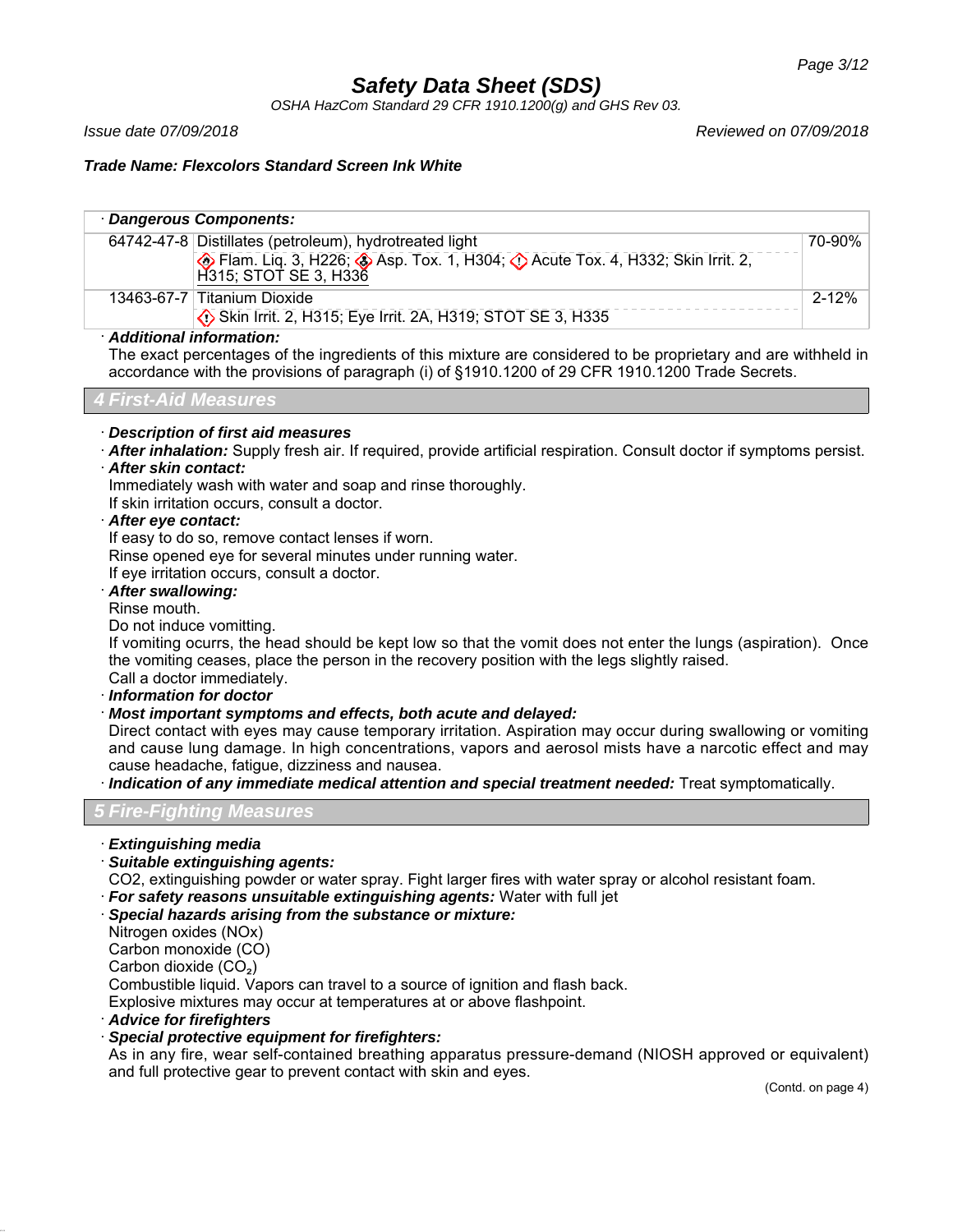*OSHA HazCom Standard 29 CFR 1910.1200(g) and GHS Rev 03.*

*Issue date 07/09/2018 Reviewed on 07/09/2018*

#### *Trade Name: Flexcolors Standard Screen Ink White*

## *6 Accidental Release Measures*

· *Personal precautions, protective equipment and emergency procedures:* Wear protective equipment. Keep unprotected persons away. · *Environmental precautions:*

Inform respective authorities in case of seepage into water course or sewage system.

Do not allow to enter sewers/surface or ground water.

- · *Methods and material for containment and cleaning up:*
- Ensure adequate ventilation.

Absorb with liquid-binding material (i.e. sand, diatomite, acid binders, universal binders, sawdust). Dispose contaminated material as waste according to section 13.

· *Reference to other sections:*

See Section 7 for information on safe handling.

See Section 8 for information on personal protection equipment.

See Section 13 for disposal information.

## · *Protective Action Criteria for Chemicals*

| 13463-67-7 Titanium Dioxide | 7631-86-9 Amorphous Silica     | 30 mg/ $m3$<br>18 mg/ $m3$ |
|-----------------------------|--------------------------------|----------------------------|
|                             |                                |                            |
|                             |                                |                            |
|                             | 21645-51-2 Aluminium Hydroxide | $8.7$ mg/m <sup>3</sup>    |
| $·$ PAC-2:                  |                                |                            |
| 13463-67-7 Titanium Dioxide |                                | 330 mg/ $m3$               |
|                             | 7631-86-9 Amorphous Silica     | 740 mg/m $3$               |
|                             | 21645-51-2 Aluminium Hydroxide | 73 mg/ $m3$                |
| $\cdot$ PAC-3:              |                                |                            |
| 13463-67-7 Titanium Dioxide |                                | 2,000 mg/m <sup>3</sup>    |
|                             | 7631-86-9 Amorphous Silica     | 4,500 mg/m <sup>3</sup>    |
|                             | 21645-51-2 Aluminium Hydroxide | 440 mg/m <sup>3</sup>      |

*7 Handling and Storage*

## · *Handling*

#### · *Precautions for safe handling:*

Ensure good ventilation/exhaustion at the workplace.

Open and handle receptacle with care.

Prevent formation of aerosols.

Wear protective equipment.

· *Information about protection against explosions and fires:* Keep ignition sources away - Do not smoke. Ground containers during storage and transfer operations. Protect against electrostatic charges.

Do not cut, grind or weld on container that contains or contained product.

## · *Conditions for safe storage, including any incompatibilities*

· *Storage*

· *Requirements to be met by storerooms and receptacles:* No special requirements.

· *Information about storage in one common storage facility:* See Section 10 (Incompatible materials)

- · *Further information about storage conditions:* None.
- · *Specific end use(s):* No further relevant information available.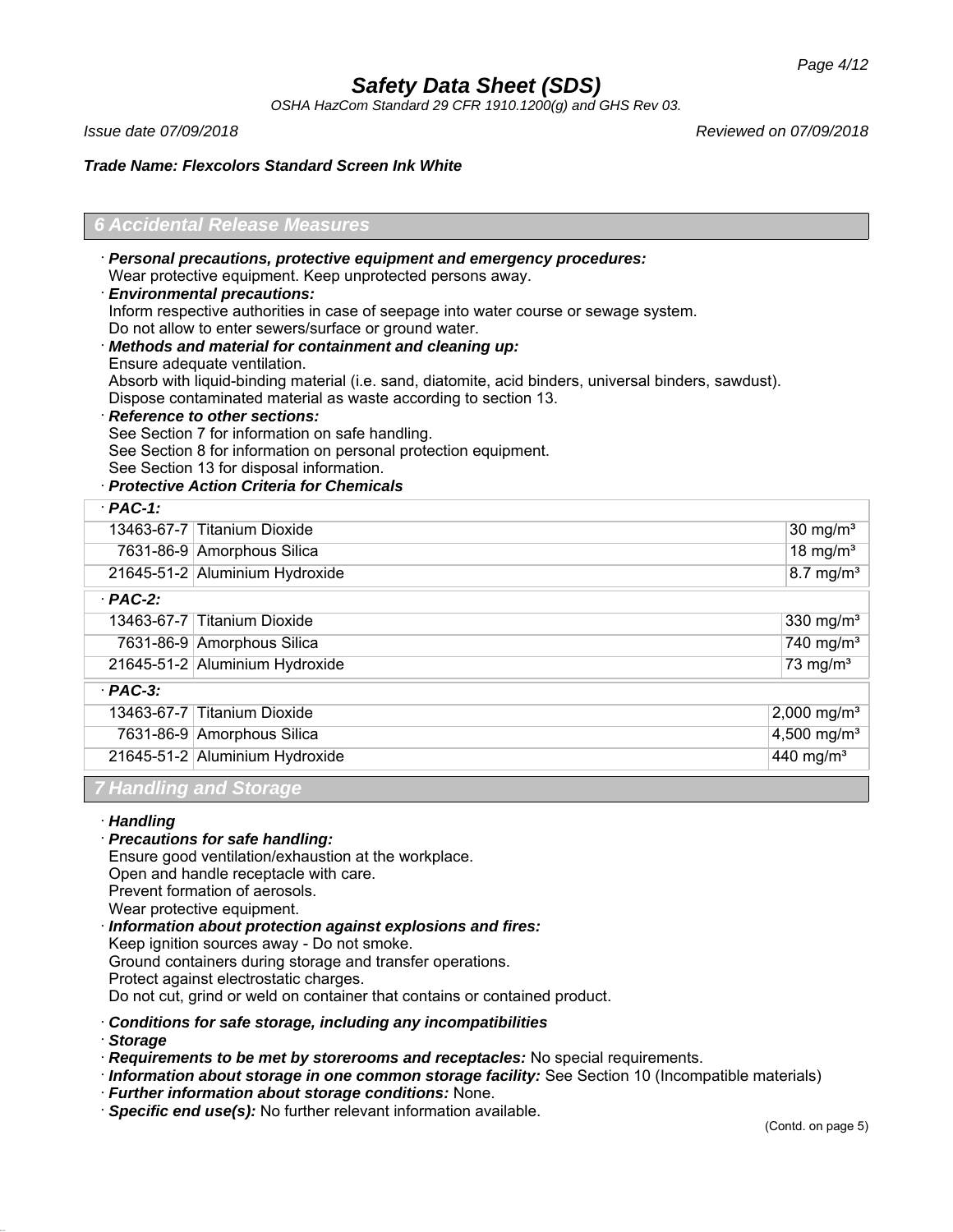*OSHA HazCom Standard 29 CFR 1910.1200(g) and GHS Rev 03.*

*Issue date 07/09/2018 Reviewed on 07/09/2018*

## *Trade Name: Flexcolors Standard Screen Ink White*

## *8 Exposure Controls/Personal Protection*

· *Additional information about design of technical systems:* No further data; see section 7.

## · *Control parameters:*

## · *Components with occupational exposure limits:*

The following constituent is the only constituent of the product which has a PEL, TLV or other recommended exposure limit.

At this time, the remaining constituent has no known exposure limits.

## **64742-47-8 Distillates (petroleum), hydrotreated light**

OSHA PEL Long-term value: 5 mg/m<sup>3</sup>

· *Additional information:* The lists that were valid during the creation of this SDS were used as basis.

## · *Exposure controls:*

Ventilation must be adequate to maintain the ambient workplace atmosphere below the exposure limit(s) outlined in the SDS. Where acceptable concentrations cannot be maintained by general mechanical ventilation, local exhaust ventilation is recommended.

· *Personal protective equipment*

· *General protective and hygienic measures:*

The usual precautionary measures for handling chemicals should be followed.

Keep away from foodstuffs, beverages and feed.

Immediately remove all soiled and contaminated clothing and wash before reuse.

Wash hands before breaks and at the end of work.

Store protective clothing separately.

Avoid contact with the eyes and skin.

- **Breathing equipment:** Not required.
- · *Protection of hands:*



Protective gloves

The glove material has to be impermeable and resistant to the product/ the substance/ the preparation. Due to missing tests no recommendation to the glove material can be given for the product/ the preparation/ the chemical mixture.

Select glove material based on penetration times, rates of diffusion and degradation.

## · *Material of gloves:*

The selection of the suitable gloves does not only depend on the material, but also on further marks of quality and varies from manufacturer to manufacturer. As the product is a preparation of several substances, the resistance of the glove material cannot be calculated in advance and has therefore to be checked prior to the application.

## · *Penetration time of glove material:*

The exact break-through time has to be determined and observed by the manufacturer of the protective gloves.

## · *Eye protection:*



Safety glasses with side shields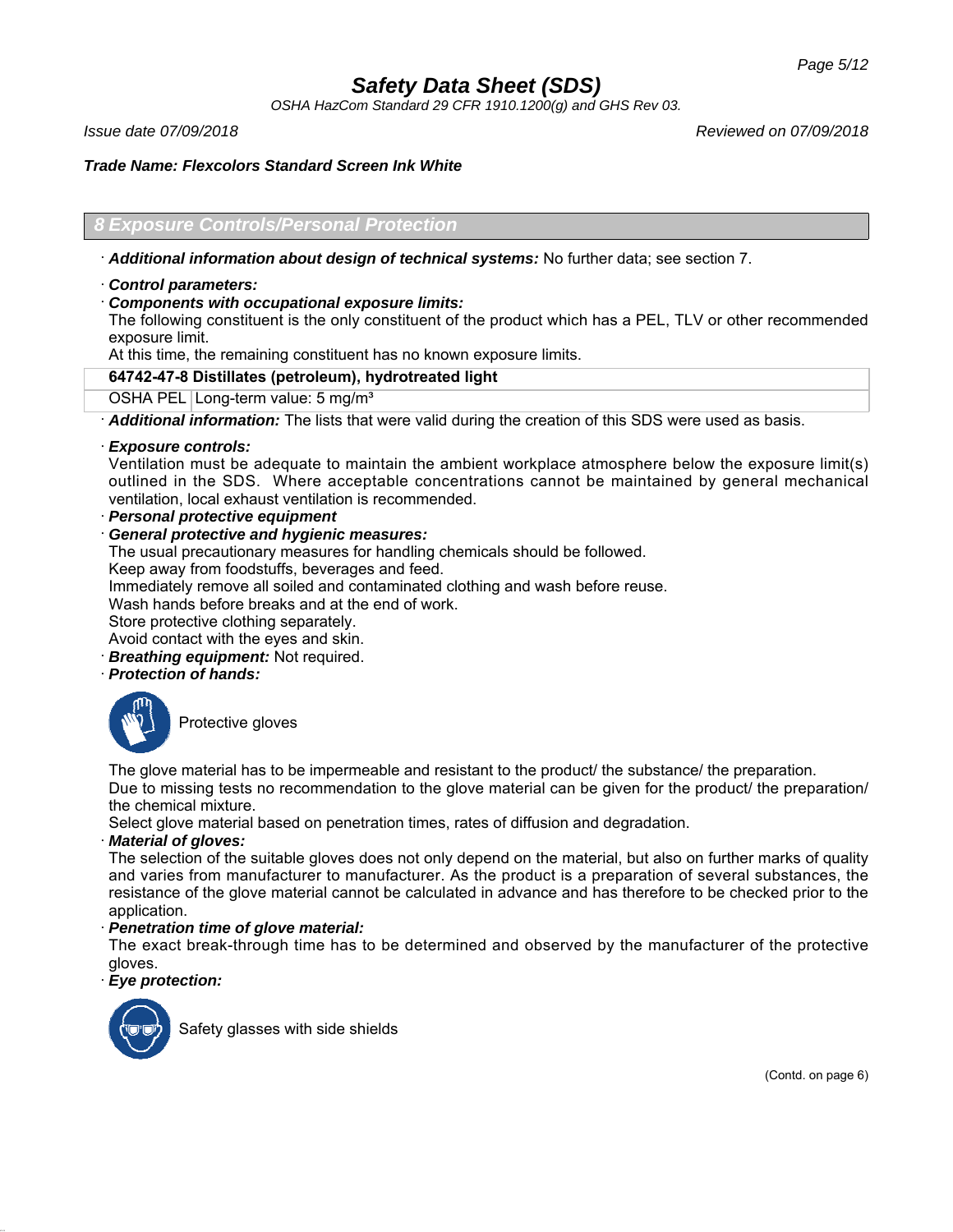*OSHA HazCom Standard 29 CFR 1910.1200(g) and GHS Rev 03.*

*Issue date 07/09/2018 Reviewed on 07/09/2018*

*Trade Name: Flexcolors Standard Screen Ink White*

## · *Body protection:*



· *Limitation and supervision of exposure into the environment:* Keep away from drains, surface and ground waters. Avoid release into the environment.

*9 Physical and Chemical Properties*

| Information on basic physical and chemical properties<br><b>General Information</b><br>Appearance:               |                                                                                                              |
|------------------------------------------------------------------------------------------------------------------|--------------------------------------------------------------------------------------------------------------|
| Form:<br>Color:<br>· Odour:<br>Odor threshold:                                                                   | Liquid<br>White<br>Not determined<br>Not determined.                                                         |
| · pH-value:                                                                                                      | Not applicable.                                                                                              |
| Change in condition<br><b>Melting point/Melting range:</b><br><b>Boiling point/Boiling range:</b>                | Not determined.<br>151-181 °C (303.8-357.8 °F)                                                               |
| · Flash point:                                                                                                   | 40.5 °C (104.9 °F)                                                                                           |
| · Flammability (solid, gaseous):                                                                                 | Not applicable.                                                                                              |
| · Ignition temperature:                                                                                          | 250 °C (482 °F)                                                                                              |
| Decomposition temperature:                                                                                       | Not determined.                                                                                              |
| · Auto igniting:                                                                                                 | Product is not self-igniting.                                                                                |
| · Danger of explosion:                                                                                           | Product is not explosive. However, formation of explosive air/vapor<br>mixtures are possible.                |
| · Explosion limits:<br>Lower:<br><b>Upper:</b>                                                                   | 1.3 Vol %<br>10.2 Vol %                                                                                      |
| Vapor pressure @ 20 °C (68 °F):                                                                                  | 17.994 mm Hg                                                                                                 |
| $\cdot$ Density @ 20 °C (68 °F):<br>· Relative density:<br>Vapor density @ 20 °C (68 °F):<br>· Evaporation rate: | 0.83-0.95 g/cm <sup>3</sup> (6.9264-7.9278 lbs/gal)<br>Not determined.<br>$>3.80$ (Air=1)<br>Not determined. |
| · Solubility in / Miscibility with:<br>Water:                                                                    | < 0.1%                                                                                                       |
| · Partition coefficient (n-octanol/water): Not determined.                                                       |                                                                                                              |
| · Viscosity:<br>Dynamic:<br><b>Kinematic:</b>                                                                    | Not determined.<br>Not determined.                                                                           |
| · Solvent content:<br><b>Organic solvents:</b>                                                                   | 70-80 %<br>(Contd. on page 7)                                                                                |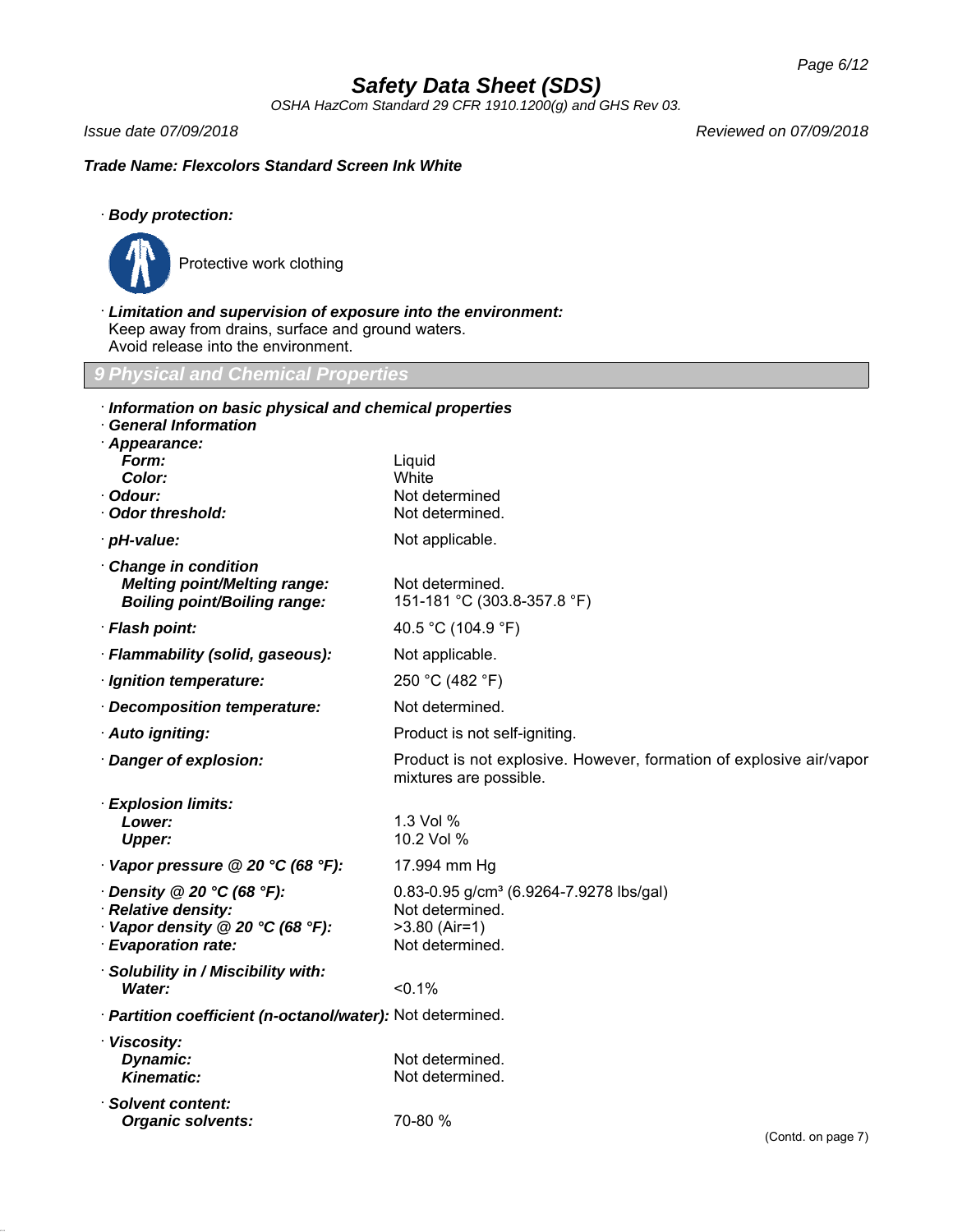*OSHA HazCom Standard 29 CFR 1910.1200(g) and GHS Rev 03.*

*Issue date 07/09/2018 Reviewed on 07/09/2018*

## *Trade Name: Flexcolors Standard Screen Ink White*

*VOC content:* 70-80 %

· *Other information:* No further relevant information available.

## *Stability and Reactivity*

· *Reactivity:* No further relevant information available.

· *Chemical stability:* Stable under normal conditions.

· *Thermal decomposition / conditions to be avoided:* Carbon oxides. Nitrogen oxides, Sulfur oxides.

· *Possibility of hazardous reactions:* No dangerous reactions known.

· *Conditions to avoid:* Heat, flame and ignition sources.

· *Incompatible materials:* Strong oxidizing agents.

· *Hazardous decomposition products:* No dangerous decomposition products known.

## *11 Toxicological Information*

· *Information on toxicological effects:*

· *Acute toxicity:*

|                             | $\cdot$ LD/LC50 values that are relevant for classification: |                                           |  |
|-----------------------------|--------------------------------------------------------------|-------------------------------------------|--|
|                             | 64742-47-8 Distillates (petroleum), hydrotreated light       |                                           |  |
| Oral                        | LD50                                                         | >5,000 mg/kg (Rat)                        |  |
| Dermal                      | LD50                                                         | $>2,000$ mg/kg (Rabbit)                   |  |
| 13463-67-7 Titanium Dioxide |                                                              |                                           |  |
| Oral                        | LD50                                                         | >10,000 mg/kg (Rat)                       |  |
| Dermal                      | LD50                                                         | $>10,000$ mg/kg (Rabbit)                  |  |
|                             |                                                              | Inhalative $ LG50/4 h  > 6.82 mg/l (Rat)$ |  |
|                             | Delmanne feeltnett affante                                   |                                           |  |

## · *Primary irritant effect:*

- · *On the skin:* Irritant to skin and mucous membranes.
- · *On the eye:* Irritating effect.

· *Additional toxicological information:*

The product shows the following dangers according to internally approved calculation methods for preparations:

Irritant

**Carcinogenic** 

## · *Carcinogenic categories:*

## · *IARC (International Agency for Research on Cancer):*

Although IARC has classified Titanium Dioxide as possibly carcinogenic to humans (2B), their summary concludes: "No significant exposure to Titanium Dioxide is thought to occur during the use of products which Titanium Dioxide is bound to other materials, such as in cosmetics, paints and inks."

13463-67-7 Titanium Dioxide 2B

## · *NTP (National Toxicology Program):*

None of the ingredients are listed.

## · *OSHA-Ca (Occupational Safety & Health Administration):*

None of the ingredients are listed.

## *12 Ecological Information*

· *Toxicity:*

· *Aquatic toxicity:*

Avoid release into the environment. Runoff from fire control or dilution water may cause pollution.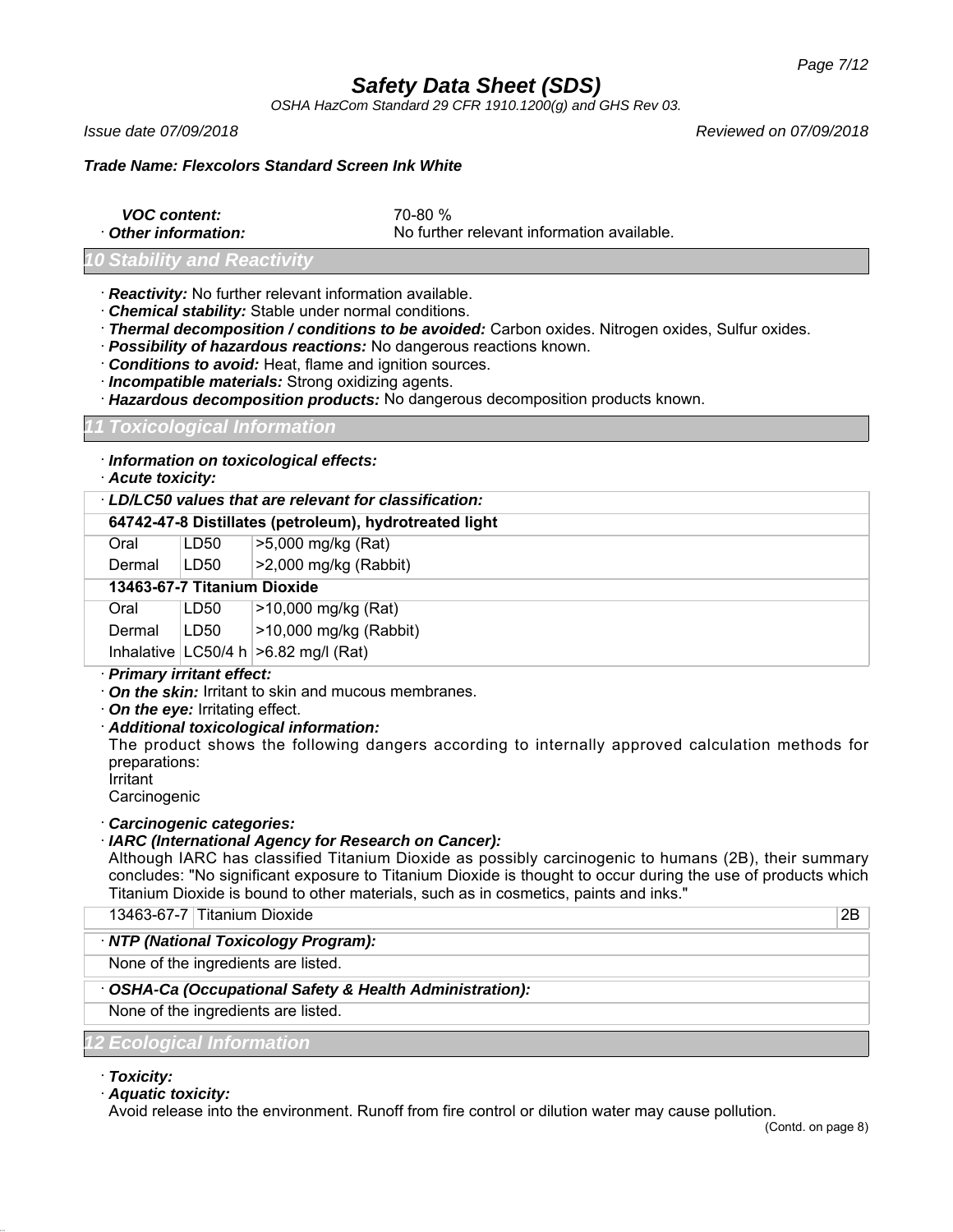*OSHA HazCom Standard 29 CFR 1910.1200(g) and GHS Rev 03.*

*Issue date 07/09/2018 Reviewed on 07/09/2018*

*Trade Name: Flexcolors Standard Screen Ink White*

## **64742-47-8 Distillates (petroleum), hydrotreated light** EC50 25 mg/l (Trout) (OECD Test Guideline 203, 96 hour, Static Test)

## **13463-67-7 Titanium Dioxide**

EC50 >1,000 mg/l (Water flea)

- · *Persistence and degradability:* No further relevant information available.
- · *Behavior in environmental systems:*
- · *Bioaccumulative potential:* No further relevant information available.
- · *Mobility in soil:* No further relevant information available.
- · *Ecotoxical effects:*
- · *Remark:* Toxic for fish
- · *Additional ecological information:*
- · *General notes:*
- Poisonous for fish and plankton in water bodies.
- Toxic for aquatic organisms

Do not allow undiluted product or product that has not been neutralized to reach ground water, water course or sewage system.

- · *Results of PBT and vPvB assessment:*
- · *PBT:* Not applicable.
- · *vPvB:* Not applicable.
- · *Other adverse effects:* No further relevant information available.

## *13 Disposal Considerations*

· *Waste treatment methods*

## · *Recommendation:*

Must not be disposed of together with household garbage. Do not allow product to reach sewage system. Observe all federal, state and local environmental regulations when disposing of this material.

## · *Uncleaned packaging*

· *Recommendation:* Disposal must be made according to official regulations.

\* *14 Transport Information*

| · UN-Number:<br>· DOT, ADR/ADN, IMDG, IATA<br>· UN proper shipping name:<br>· DOT<br>· ADR/ADN<br>· IMDG<br>∙ IATA<br>· Transport hazard class(es): | <b>UN1210</b><br>Printing ink<br>UN1210 Printing ink ENVIRONMENTALLY HAZARDOUS<br>PRINTING INK, MARINE POLLUTANT<br><b>PRINTING INK</b>                                                                                                                                     |
|-----------------------------------------------------------------------------------------------------------------------------------------------------|-----------------------------------------------------------------------------------------------------------------------------------------------------------------------------------------------------------------------------------------------------------------------------|
| $\cdot$ DOT<br>· Class:<br>· Label:                                                                                                                 | In non-bulk packages, this product is not regulated for ground<br>transportation in accordance with 49 CFR 173.150(f). For<br>domestic air shipments, the basic description below should be<br>used.<br>3 Flammable liquids Flammable liquids<br>3 (if shipped by air only) |
| · ADR/ADN<br>· Class:<br>· Label:                                                                                                                   | Not subject to ADR per paragraph 2.2.3.1.5 and 2.2.3.1.5.2<br>3 Flammable liquids Flammable liquids<br>3 (if shipped by air only)                                                                                                                                           |
| · IMDG                                                                                                                                              | This material meets the requirements of 2.3.2.5 and of the IMDG<br>code, so it is not required to be marked or labeled as a<br>(Contd. on page 9)                                                                                                                           |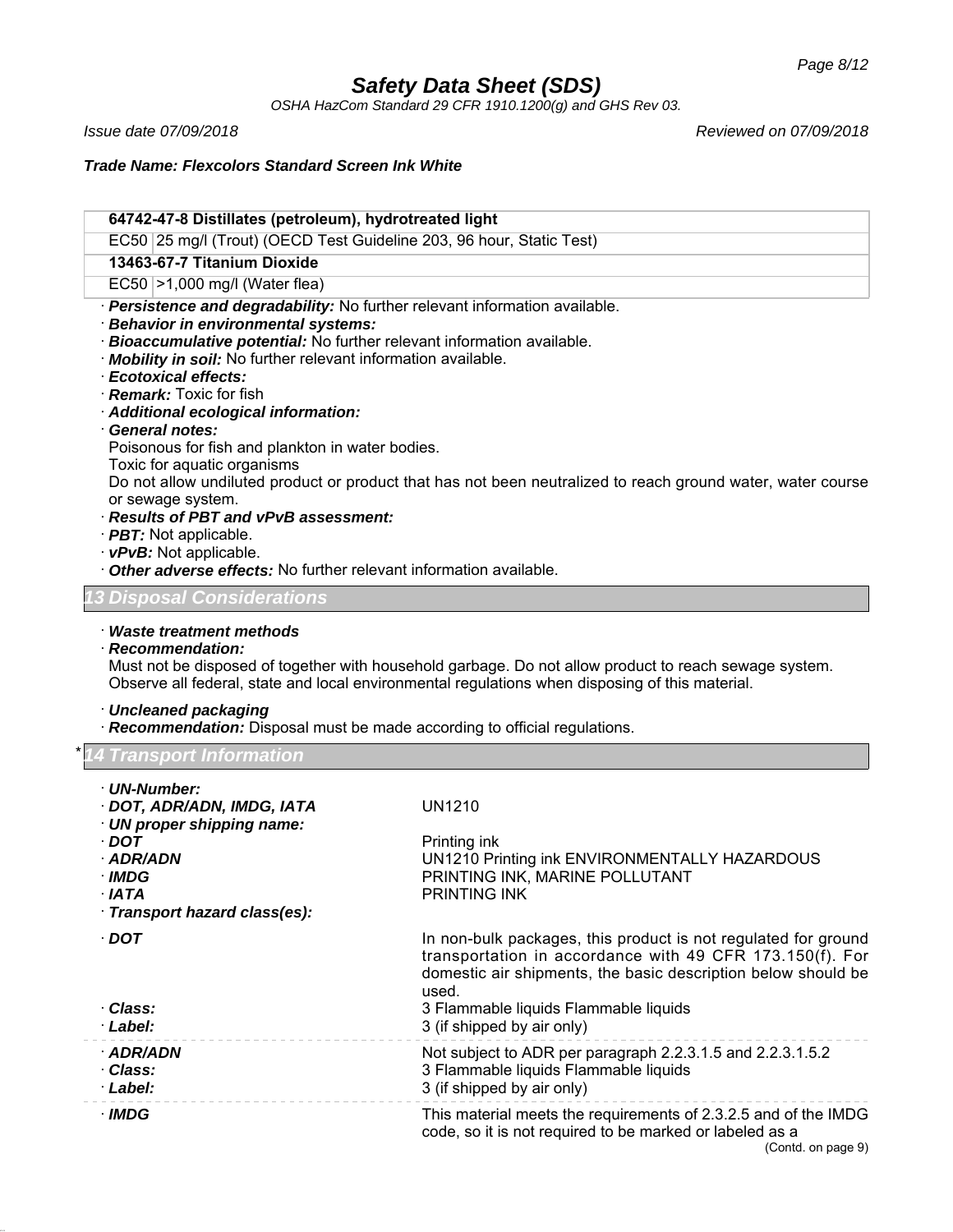*OSHA HazCom Standard 29 CFR 1910.1200(g) and GHS Rev 03.*

*Issue date 07/09/2018 Reviewed on 07/09/2018*

*Trade Name: Flexcolors Standard Screen Ink White*

| · Class:                                                                                  | dangerous good. The statement "Transport in accordance with<br>2.3.2.5 of the IMDG Code." must be included in the transport<br>document.<br>3 Flammable liquids Flammable liquids |
|-------------------------------------------------------------------------------------------|-----------------------------------------------------------------------------------------------------------------------------------------------------------------------------------|
| · Label:                                                                                  | 3 (if shipped by air only)                                                                                                                                                        |
| · IATA<br>· Class:                                                                        | 3 Flammable liquids Flammable liquids                                                                                                                                             |
| · Packing group:<br>· DOT, ADR/ADN, IMDG, IATA                                            | Ш                                                                                                                                                                                 |
| · Environmental hazards:<br><b>Special precautions for user:</b><br>Danger code (Kemler): | Not applicable.<br>Warning: Flammable liquids<br>30                                                                                                                               |
| · EMS Number:<br><b>Stowage Category</b>                                                  | $F-E$ , $S-D$<br>A                                                                                                                                                                |
| Transport in bulk according to Annex II of<br><b>MARPOL73/78 and the IBC Code:</b>        | Not applicable.                                                                                                                                                                   |
| · Transport/Additional information:                                                       | Please see current shipping paper for most up to date shipping<br>information, including exemptions and special circumstances.                                                    |
| $\cdot$ DOT                                                                               |                                                                                                                                                                                   |
| <b>Quantity limitations:</b>                                                              | On passenger aircraft/rail: 60 L<br>On cargo aircraft only: 220 L                                                                                                                 |
| $·$ ADR/ADN                                                                               |                                                                                                                                                                                   |
| <b>Excepted quantities (EQ):</b>                                                          | Code: E1<br>Maximum net quantity per inner packaging: 30 ml<br>Maximum net quantity per outer packaging: 1000 ml                                                                  |
| · IMDG<br>· Limited quantities (LQ):                                                      | 5L                                                                                                                                                                                |
| <b>Excepted quantities (EQ):</b>                                                          | Code: E1<br>Maximum net quantity per inner packaging: 30 ml                                                                                                                       |
| · UN "Model Regulation":                                                                  | Maximum net quantity per outer packaging: 1000 ml<br>UN 1210 PRINTING INK, 3, III, ENVIRONMENTALLY<br><b>HAZARDOUS</b>                                                            |

## *15 Regulatory Information*

· *Safety, health and environmental regulations/legislation specific for the substance or mixture:* · *SARA (Superfund Amendments and Reauthorization):*

| Section 355 (extremely hazardous substances):      |
|----------------------------------------------------|
| None of the ingredients are listed.                |
| · Section 313 (Specific toxic chemical listings):  |
| None of the ingredients are listed.                |
| · TSCA (Toxic Substances Control Act):             |
| All ingredients are listed or exempt from listing. |
| California Proposition 65:                         |
| Chemicals known to cause cancer:                   |
| None of the ingredients are listed.                |

(Contd. on page 10)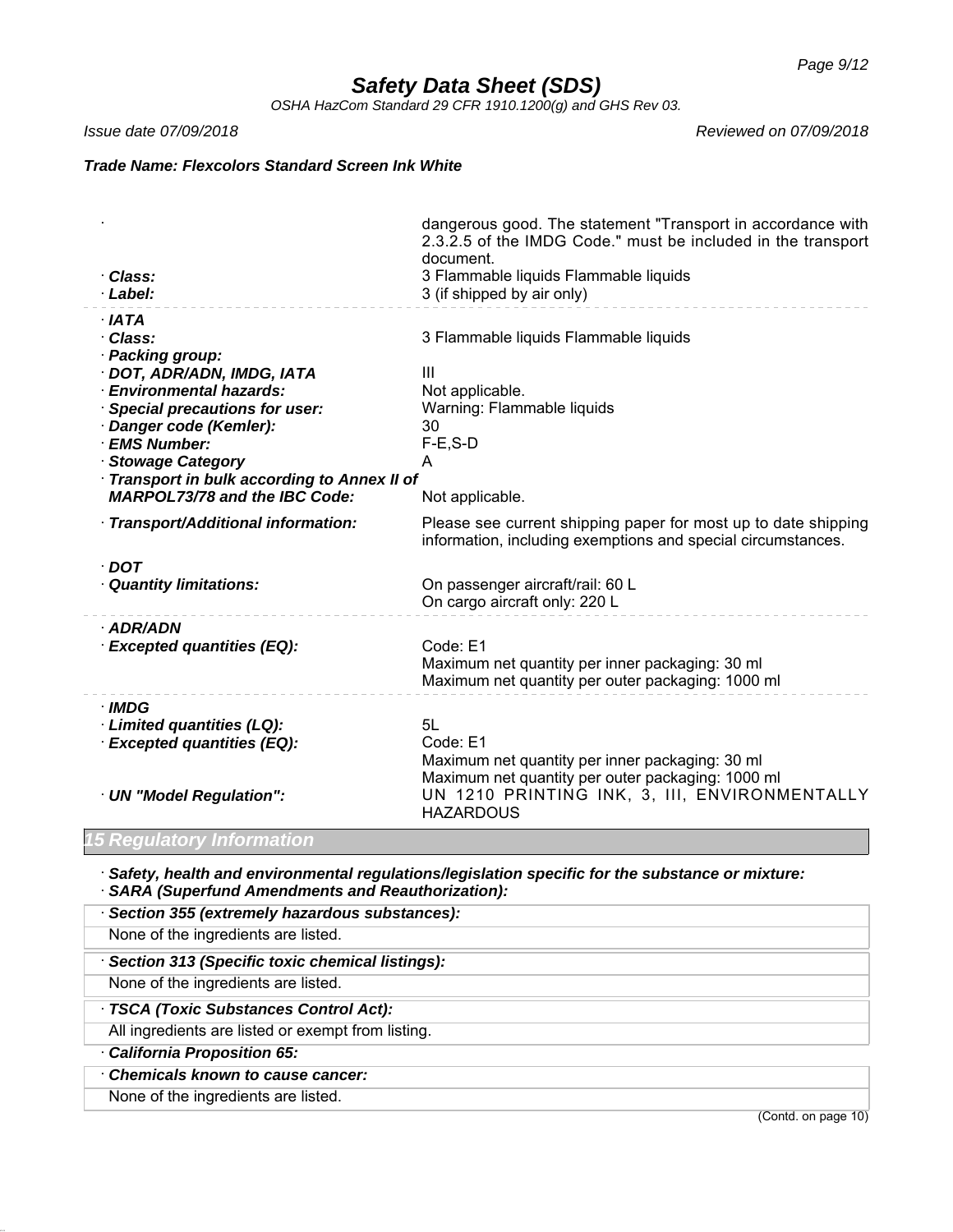*OSHA HazCom Standard 29 CFR 1910.1200(g) and GHS Rev 03.*

*Issue date 07/09/2018 Reviewed on 07/09/2018*

*Trade Name: Flexcolors Standard Screen Ink White*

| Chemicals known to cause reproductive toxicity for females: |  |  |
|-------------------------------------------------------------|--|--|
| None of the ingredients are listed.                         |  |  |
| Chemicals known to cause reproductive toxicity for males:   |  |  |
| None of the ingredients are listed.                         |  |  |
| Chemicals known to cause developmental toxicity:            |  |  |
| None of the ingredients are listed.                         |  |  |
| · New Jersey Right-to-Know List:                            |  |  |
| 13463-67-7 Titanium Dioxide                                 |  |  |
| · New Jersey Special Hazardous Substance List:              |  |  |
| None of the ingredients are listed.                         |  |  |
| · Pennsylvania Right-to-Know List:                          |  |  |
| 13463-67-7 Titanium Dioxide                                 |  |  |
| 7631-86-9 Amorphous Silica                                  |  |  |
| · Pennsylvania Special Hazardous Substance List:            |  |  |
| None of the ingredients are listed.                         |  |  |
| Cavainanania aatanaviaa:                                    |  |  |

#### · *Carcinogenic categories:*

· *EPA (Environmental Protection Agency):*

None of the ingredients are listed.

· *TLV (Threshold Limit Value established by ACGIH):*

13463-67-7 Titanium Dioxide A4

· *NIOSH-Ca (National Institute for Occupational Safety and Health):*

13463-67-7 Titanium Dioxide

## · *GHS label elements*

The product is classified and labeled according to the Globally Harmonized System (GHS).

· *Hazard pictograms:*



· *Signal word:* Danger

· *Hazard-determining components of labeling:* Distillates (petroleum), hydrotreated light

#### · *Hazard statements:*

H226 Flammable liquid and vapor.

H332 Harmful if inhaled.

H315 Causes skin irritation.

H336 May cause drowsiness or dizziness.

H304 May be fatal if swallowed and enters airways.

#### · *Precautionary statements:*

- P210 Keep away from heat/sparks/open flames/hot surfaces. No smoking.
- P240 Ground/bond container and receiving equipment.
- P241 Use explosion-proof electrical/ventilating/lighting/equipment.
- P242 Use only non-sparking tools.
- P243 Take precautionary measures against static discharge.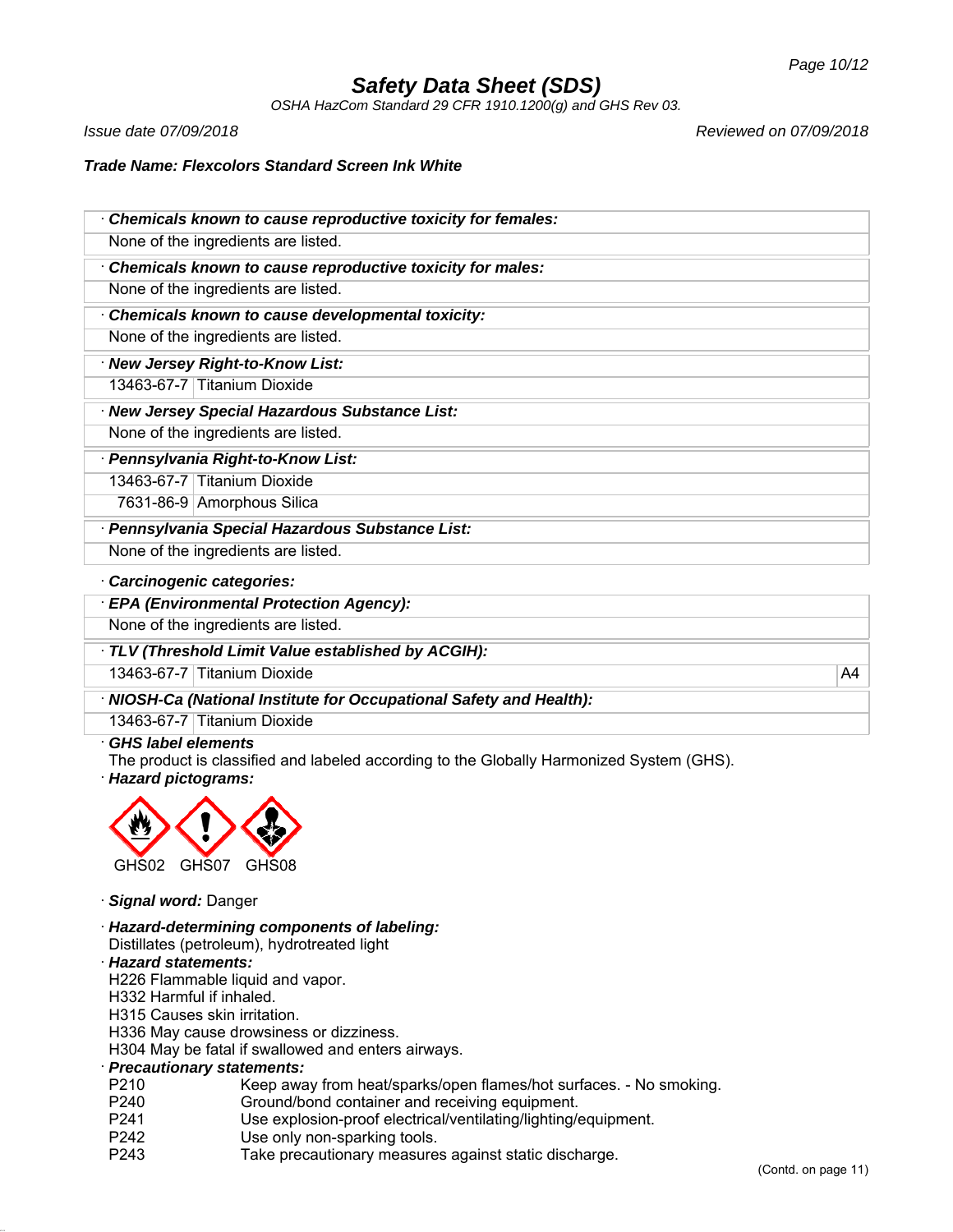*OSHA HazCom Standard 29 CFR 1910.1200(g) and GHS Rev 03.*

*Issue date 07/09/2018 Reviewed on 07/09/2018*

#### *Trade Name: Flexcolors Standard Screen Ink White*

| P <sub>261</sub><br>P <sub>264</sub> | Avoid breathing dust/fume/gas/mist/vapors/spray.<br>Wash thoroughly after handling.                         |
|--------------------------------------|-------------------------------------------------------------------------------------------------------------|
| P <sub>271</sub>                     | Use only outdoors or in a well-ventilated area.                                                             |
| P <sub>280</sub>                     | Wear protective gloves/protective clothing/eye protection/face protection.                                  |
| P301+P310                            | If swallowed: Immediately call a poison center/doctor.                                                      |
| P321                                 | Specific treatment (see supplementary first aid instructions on this Safety Data Sheet).                    |
| P331                                 | Do NOT induce vomiting.                                                                                     |
| P302+P352                            | If on skin: Wash with plenty of water.                                                                      |
|                                      | P303+P361+P353 If on skin (or hair): Take off immediately all contaminated clothing. Rinse skin with water/ |
|                                      | shower.                                                                                                     |
| P304+P340                            | IF INHALED: Remove person to fresh air and keep comfortable for breathing.                                  |
| P312                                 | Call a poison center/doctor if you feel unwell.                                                             |
| P362+P364                            | Take off contaminated clothing and wash it before reuse.                                                    |
| P332+P313                            | If skin irritation occurs: Get medical advice/attention.                                                    |
| P370+P378                            | In case of fire: Use for extinction: CO2, powder or water spray.                                            |
| P403+P233                            | Store in a well-ventilated place. Keep container tightly closed.                                            |
| P403+P235                            | Store in a well-ventilated place. Keep cool.                                                                |
| P405                                 | Store locked up.                                                                                            |
| P <sub>501</sub>                     | Dispose of contents/container in accordance with local/regional/national/international<br>regulations.      |

#### · *National regulations:*

None of the ingredients are listed.

· *Chemical safety assessment:* A Chemical Safety Assessment has not been carried out.

## *<u>Other Information</u>*

TESTS PASSED:

EU:

EN71-3:2013+A2:2017:, migration of certain elements

Annex XVII 51 & 52: Phthalates content of REACH (EC)No.1907/2006 and Commission Regulation(EC) No.552/2009 & (EU) 2015/326

Annex XVII 23: Total Cadmium content- Annex XVII Item 23 of REACH Regulation (EC)No.1907/2006 and Commission Regulation (EC)No.552/2009 & (EU) No. 494/2011 & (EU) No.835/2012 & (EU) 2016/217 Polycyclic Aromatic Hydrocarbons (PAHs)- AfPS GS 2014: 01PAK, Category 1

US:

CPSIA Total Lead CPSIA Phthalates ASTM F963 -11: Soluble Heavy Metals California Proposition 65- Lead, BBP, DBP, DEHP, DnHP, DINP, DIDP

Canada:

Toy Regulations in Surface Coating (SOR/2011-17, SOR/2016-195 and SOR/2016-302) Leachable Metals in Surface Coatings (SOR/2016-193) under Canada Consumer Product Safety Act Total Lead in accessible parts (SOR/2010-273 and SOR/2016-171) Phthalates Regulations (SOR/2016-188)

Australia/ New Zealand: AS/NZS ISO 8124-3:2012+A1:2016 migration of certain elements Phthalates Regulation

China: GB6675.4-2014, migration of certain elements